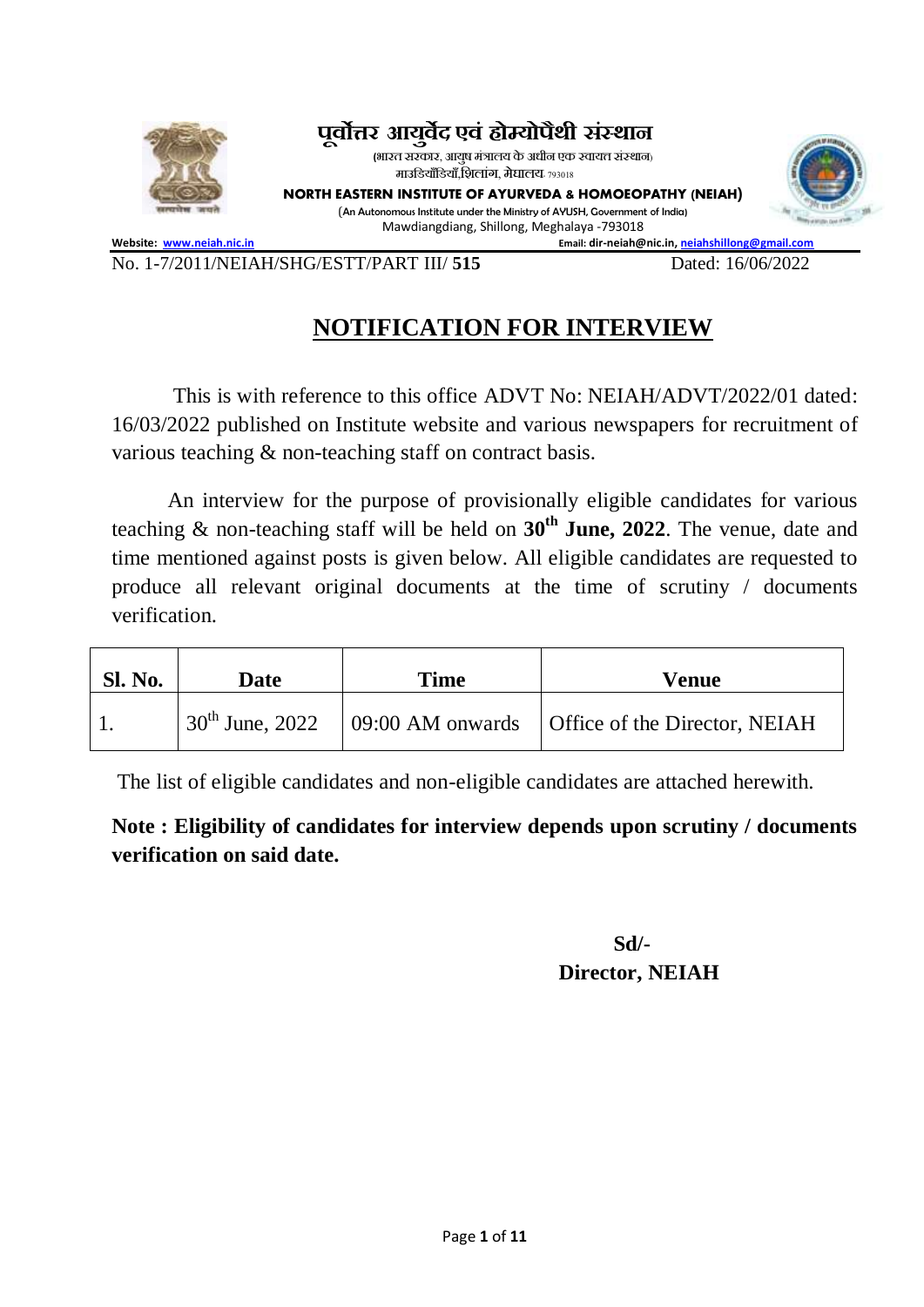#### **LIST OF PROVISIONALLY ELIGIBLE CANDIDATES (COLLEGE OF AYURVEDA)**

| SL.N<br>$\mathbf 0$ | <b>NAME</b>                   | POST/SUBJECT APPLIED FOR                                                       | <b>REMARK</b>                                                                          |
|---------------------|-------------------------------|--------------------------------------------------------------------------------|----------------------------------------------------------------------------------------|
| 1.                  | Dr.DipankarSaha               | <b>Associate Professor</b><br>(Samhita And Siddhanta)                          | Eligible for Lecturer                                                                  |
| 2.                  | Dr.SeemaMalakar               | Lecturer Against the post of<br>Associate Professor (Samhita And<br>Siddhanta) | Eligible for Lecturer                                                                  |
| 3.                  | <b>JharnaHazarika</b>         | Lecturer against Associate<br>Professor(Kayachikitsa)                          | Eligible for Lecturer                                                                  |
| 4.                  | KarabiKumari                  | Lecturer against Associate Professor<br>(Kayachikitsa)                         | Eligible for Lecturer                                                                  |
| 5.                  | Dr. T. Rosylin.L. Mawlong     | Associate Professor (Kayachikitsa)                                             | Eligible for Lecturer                                                                  |
| 6.                  | IbanrihbunshishaWanniang      | Professor (Roganidan)                                                          | Eligible for Lecturer                                                                  |
| 7.                  | Mriganka Mishra               | Lecturer against Associate Professor<br>(Agadatantra)                          | Eligible for Lecturer                                                                  |
| 8.                  |                               |                                                                                | Eligible for Lecturer                                                                  |
|                     | Dr. Indrani Borah             | <b>Associate Professor(PTSR)</b>                                               |                                                                                        |
| 9.                  | <b>IbameaimonPohtam</b>       | Professor                                                                      | Eligible for Lecturer                                                                  |
|                     |                               | (Dravyaguna)                                                                   |                                                                                        |
| 10.                 | Dr. Paramvirsingh             | Professor                                                                      | Eligible for Lecturer                                                                  |
|                     |                               | (Rasashastra&BhasajyaKalpana)                                                  |                                                                                        |
| 11.                 | Dr. Monika Priya              | Associate professor(Ayurveda<br>Roganidan)                                     | Provisionally eligible for<br>interview subject to<br>production of valid<br>documents |
| 12.                 | <b>VD.Shital Rahul Rasane</b> | <b>Associate Professor</b><br>(Samhita And Siddhanta)                          | Provisionally eligible for<br>interview subject to<br>production of valid<br>documents |
| 13.                 | AnkurSinha                    | <b>Associate Professor</b><br>(Samhita And Siddhanta)                          | Provisionally eligible for<br>interview subject to<br>production of valid<br>documents |
| 14.                 | Loukrakpam Victoria Devi      | Samhita And Siddhanta<br>(Associate Professor)                                 | Provisionally eligible for<br>interview subject to<br>production of valid<br>documents |
| 15.                 | Dr. Verity Markhap            | Samhita And Siddhanta<br>(Ayurveda SamhitaEvamSiddhant)                        | Provisionally eligible for<br>interview subject to<br>production of valid<br>documents |
| 16.                 | SurekhaAnantrao<br>Afram      | <b>Associate Professor</b><br>(Kayachikitsa                                    | Provisionally eligible for<br>interview subject to<br>production of valid<br>documents |
| 17.                 | Dr.SamimaAzmi                 | Professor (Roganidan)                                                          | Provisionally eligible for<br>interview subject to<br>production of valid<br>documents |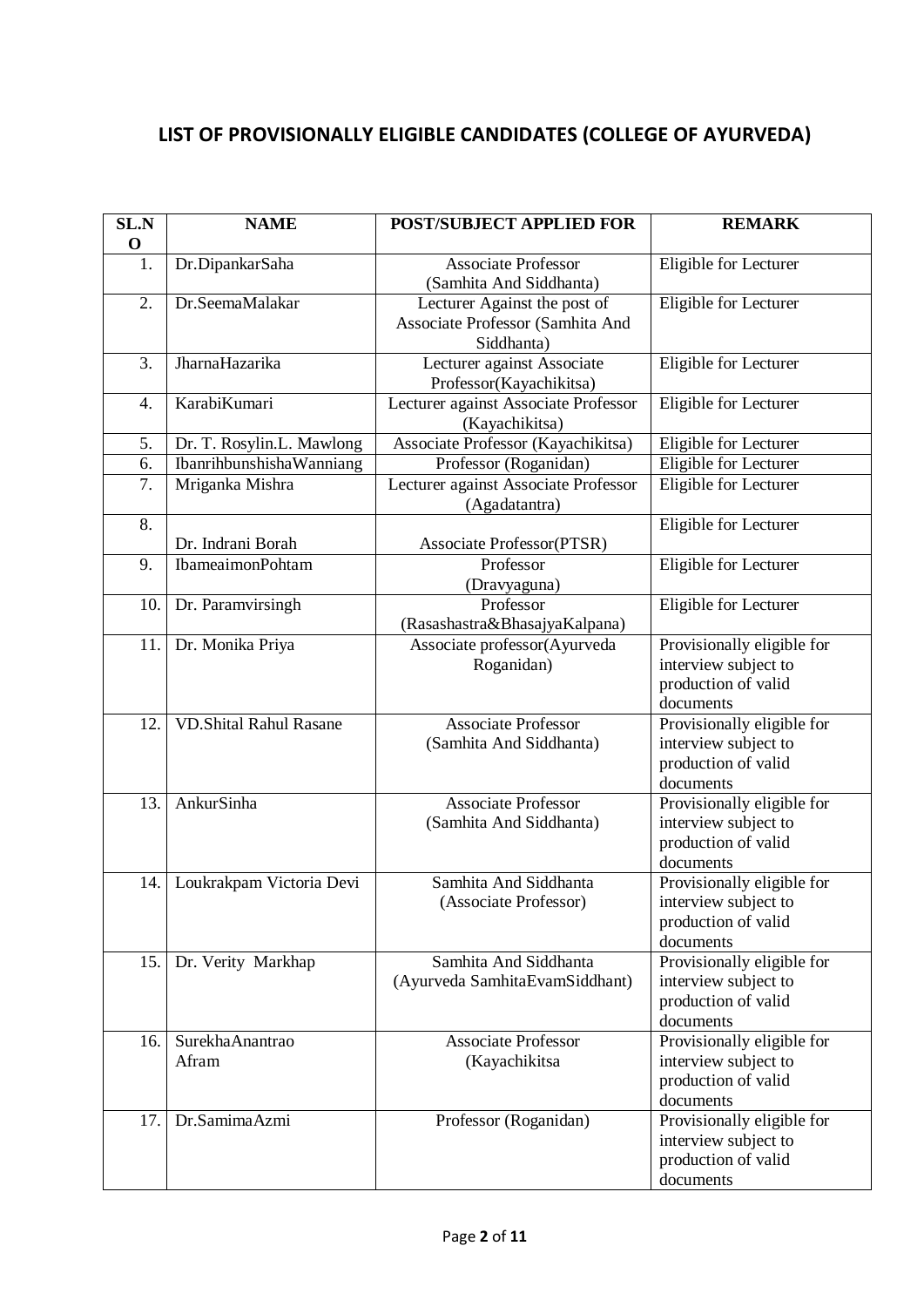| 18. | AitilinKharkylliang       | <b>Assistant Professor</b>         | Provisionally eligible for |
|-----|---------------------------|------------------------------------|----------------------------|
|     |                           | (kayachikitsa)                     | interview subject to       |
|     |                           |                                    | production of valid        |
|     |                           |                                    | documents                  |
| 19. | Anil Kumar                | Professor(Roganidan)               | Provisionally eligible for |
|     |                           |                                    | interview subject to       |
|     |                           |                                    | production of valid        |
|     |                           |                                    | documents                  |
|     |                           |                                    | Provisionally eligible for |
|     |                           |                                    | interview subject to       |
| 20. | Dr. Manoj Kumar Sharma    | Professor(Dravyaguna)              | production of valid        |
|     |                           |                                    | documents                  |
| 21  | Dr. Kamal Satgondanaik    | Professor(Dravyaguna)              | Provisionally eligible for |
|     |                           |                                    | interview subject to       |
|     |                           |                                    | production of valid        |
|     |                           |                                    | documents                  |
| 22  | QueencyEvangaline         | <b>Associate Professor</b>         | Provisionally eligible for |
|     | Sutnga                    | (Shalakya)                         | interview subject to       |
|     |                           |                                    | production of valid        |
|     |                           |                                    | documents                  |
| 23  | Dr. Alvaryne w. Kharnaior | Professor                          | Provisionally eligible for |
|     |                           | (Panchakarma)                      | interview subject to       |
|     |                           |                                    | production of valid        |
|     |                           |                                    | documents                  |
| 24  | Dr. Manoj jyotiSarma      | Assistant Professor (Panchakarma)  | Provisionally eligible for |
|     |                           |                                    | interview subject to       |
|     |                           |                                    | production of valid        |
|     |                           |                                    | documents                  |
| 25  | Dr. ChandramaKalita       | Associate professor                | Provisionally eligible for |
|     |                           | (Samhita and siddhanta)            | interview subject to       |
|     |                           |                                    | production of valid        |
|     |                           |                                    | documents                  |
| 26  | Dr. Rajimunisa Begum      | Associate Professor (Kayachikitsa) | Provisionally eligible for |
|     | Shaik                     |                                    | interview subject to       |
|     |                           |                                    | production of valid        |
|     |                           |                                    | documents                  |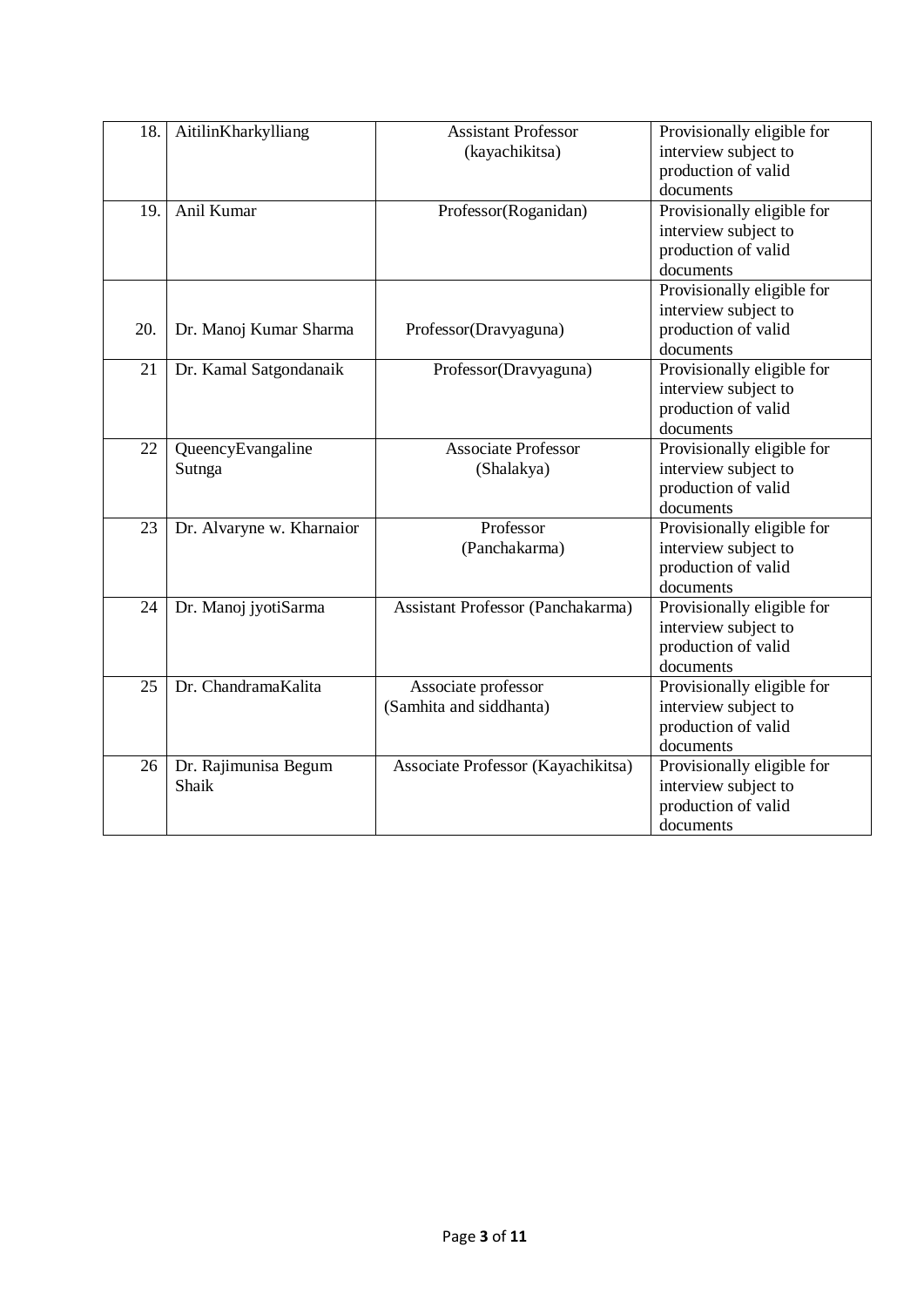# **LIST OF NON - ELIGIBLE CANDIDATES (COLLEGE OF AYURVEDA)**

| <b>NAME</b>                            | <b>POST/SUBJECT APPLIED</b><br><b>FOR</b> | <b>REMARK</b>                |
|----------------------------------------|-------------------------------------------|------------------------------|
| 1. PundareeKakshaRao. P                | Professor<br>(Shalakya)                   | Not Eligible                 |
| 2. Pradeep Kumar<br>BhujangraoJondhale | Professor<br>(ShalakyaTantra)             | Not Eligible                 |
| 3. Srividya Subramanian                | Not mentioned                             | Not applied in proper format |
| 4. Mrunal R. Akre                      | Not mentioned                             | Not applied in proper format |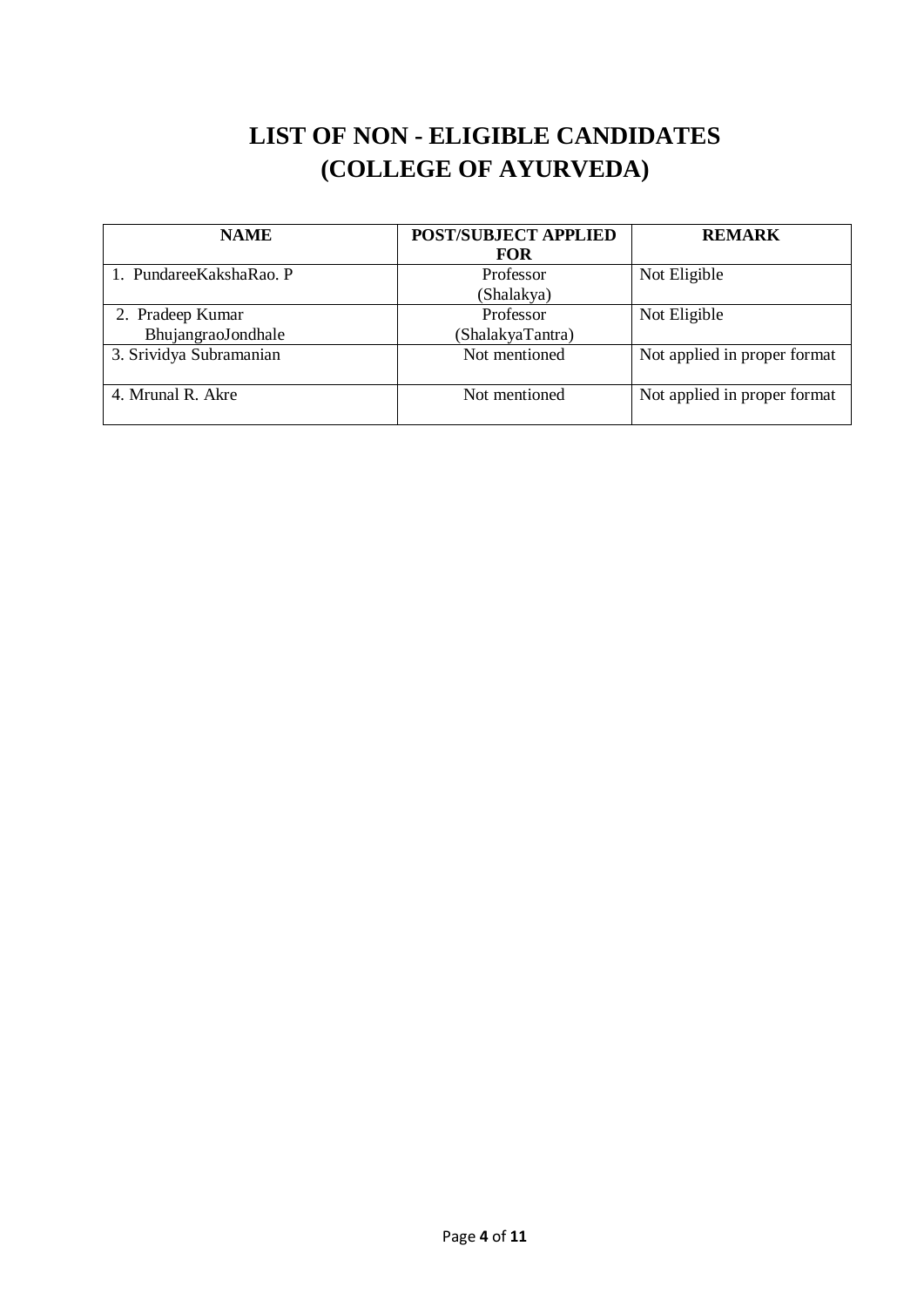### **LIST OF PROVISIONALLY ELIGIBLE CANDIDATES\**

# **(COLLEGE OF HOMOEOPATHY)**

| <b>SL. NO.</b> | <b>NAME</b>          | <b>POST/SUBJECT</b><br><b>APPLIED FOR</b> | <b>REMARK</b>            |
|----------------|----------------------|-------------------------------------------|--------------------------|
|                |                      |                                           | PROVISIONALLY ELIGIBLE   |
| 1.             | <b>KATHIKA</b>       | <b>PROFESSOR</b>                          | FOR INTERVIEW SUBJECT TO |
|                | <b>CHATTOPADHAY</b>  | ORGANON OF MEDICINE                       | PRODUCTION OFVALID       |
|                |                      |                                           | DOCUMENTS AT THE TIME    |
|                |                      |                                           | OF INTERVIEW TO ENSURE   |
|                |                      |                                           | THE ELIGIBLITY CRITERIA  |
|                |                      |                                           | <b>AS PER NEIAH</b>      |
|                |                      |                                           | <b>ADVERTISEMENT</b>     |
|                |                      |                                           | PROVISIONALLY ELIGIBLE   |
| 2.             | <b>KRISHNA</b>       | <b>PROFESSOR</b>                          | FOR INTERVIEW SUBJECT TO |
|                | <b>MOHANDAS</b>      | <b>ORGANON OF MEDICINE</b>                | PRODUCTION OFVALID       |
|                |                      |                                           | DOCUMENTS AT THE TIME    |
|                |                      |                                           | OF INTERVIEW TO ENSURE   |
|                |                      |                                           | THE ELIGIBLITY CRITERIA  |
|                |                      |                                           | <b>AS PER NEIAH</b>      |
|                |                      |                                           | <b>ADVERTISEMENT</b>     |
|                |                      |                                           | PROVISIONALLY ELIGIBLE   |
| 3.             | <b>YANDAMURI</b>     | <b>PROFESSOR</b>                          | FOR INTERVIEW SUBJECT TO |
|                | <b>SURYANARAYANA</b> | ORGANON OF MEDICINE                       | PRODUCTION OFVALID       |
|                |                      |                                           | DOCUMENTS AT THE TIME    |
|                |                      |                                           | OF INTERVIEW TO ENSURE   |
|                |                      |                                           | THE ELIGIBLITY CRITERIA  |
|                |                      |                                           | AS PER NEIAH             |
|                |                      |                                           | <b>ADVERTISEMENT</b>     |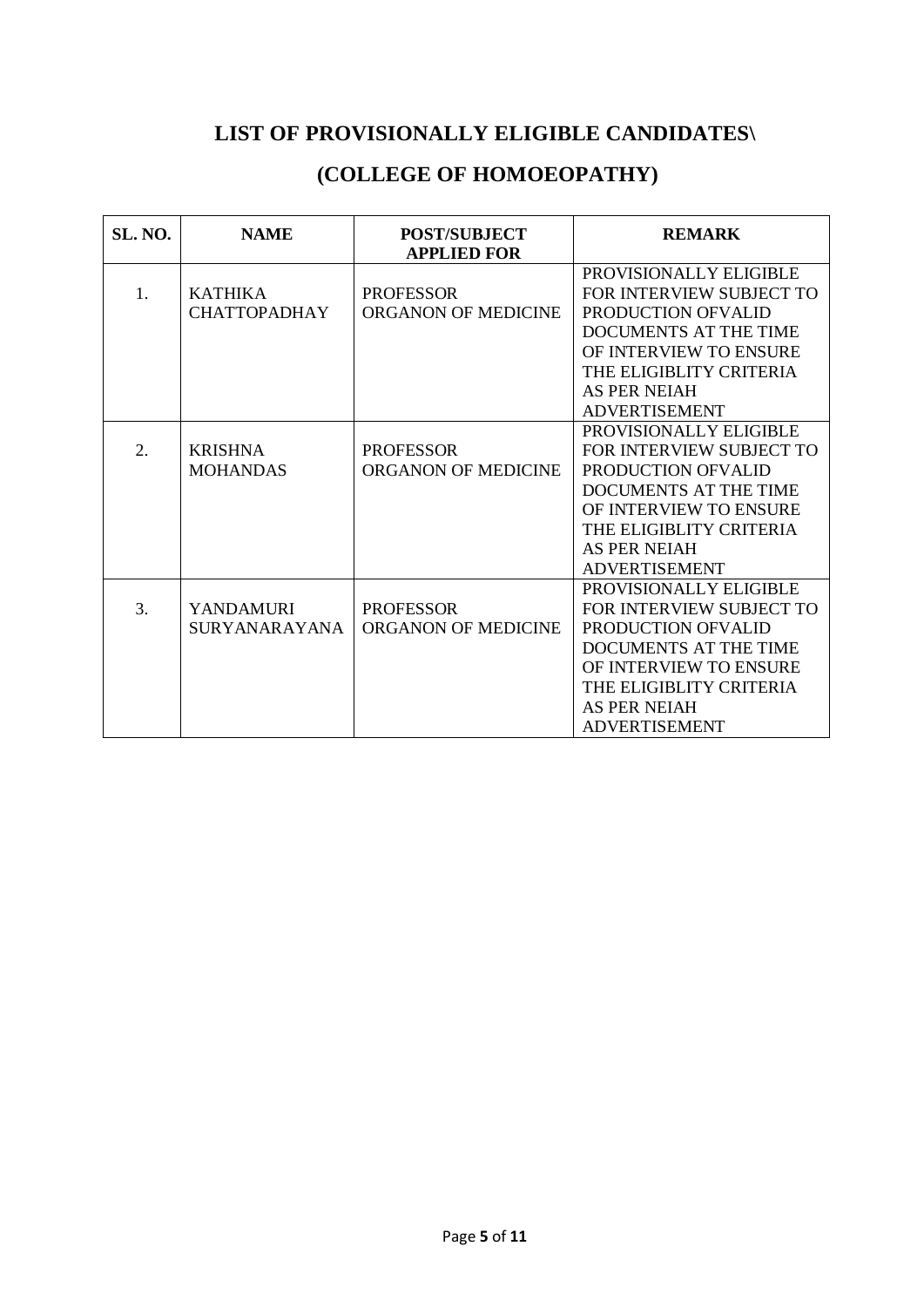# **LIST OF NON-ELIGIBLE CANDIDATES (COLLEGE OF HOMOEOPATHY)**

| SL.<br>NO.     | <b>NAME</b>                             | POST/SUBJECT APPLIED<br><b>FOR</b>                                                               | <b>REMARK</b>                                                                |
|----------------|-----------------------------------------|--------------------------------------------------------------------------------------------------|------------------------------------------------------------------------------|
| $\mathbf{1}$   | <b>MIGHTMAN</b><br><b>DONDOR KURBAH</b> | <b>PROFESSOR</b><br>ORGANON OF MEDICINE                                                          | <b>LESS EXPERIENCE THAN</b><br><b>REQUIRED</b>                               |
| $\overline{2}$ | <b>SUBAJIT DEY</b>                      | <b>PROFESSOR</b><br>ORGANON OF MEDICINE                                                          | NO P.G DEGREE                                                                |
| 3              | <b>GAIJINLIU</b><br><b>DANGMEI</b>      | <b>LECTURER</b><br><b>ALLIED SUBJECT</b>                                                         | <b>P.G DEGREE NOT IN</b><br><b>CONCERNED SUBJECT</b>                         |
| $\overline{4}$ | SIDDHARTHA PAL                          | <b>LECTURER</b><br><b>ALLIED SUBJECT</b>                                                         | P.G DEGREE NOT IN<br><b>CONCERNED SUBJECT</b>                                |
| 5              | KOPINJOL GOGOI                          | <b>LECTURER</b><br><b>ALLIED SUBJECT</b>                                                         | P.G DEGREE NOT IN<br><b>CONCERNED SUBJECT</b>                                |
| 6              | <b>ROSE MARY</b><br><b>DKHAR</b>        | <b>PEDIATRICIAN</b>                                                                              | <b>P.G DEGREE NOT IN</b><br><b>CONCERNED SUBJECT UNDER</b><br><b>IMC ACT</b> |
| $\tau$         | <b>MODESTY</b><br><b>TYNGKAN</b>        | <b>LECTURER</b><br>(ALLIED SUBJECT-<br>PATHOLOGY &<br>MICROBIOLOGY,<br><b>COMMUNITY MEDICINE</b> | <b>P.G DEGREE NOT IN</b><br><b>CONCERNED SUBJECT</b>                         |
| 8              | PRIYANKA GHOSH                          | <b>LECTURER</b><br>PATHOLOGY &<br>MICROBIOLOGY,<br><b>COMMUNITY MEDICINE</b>                     | <b>P.G DEGREE NOT IN</b><br><b>CONCERNED SUBJECT</b>                         |
| 9              | <b>PRIYANKA</b><br><b>HAWAIBAM</b>      | <b>LECTURER</b><br><b>ALLIED SUBJECT</b><br><b>COMMUNITY MEDICINE</b>                            | <b>P.G DEGREE NOT IN</b><br><b>CONCERNED SUBJECT</b>                         |
| 10             | <b>JAMES MICHAEL</b>                    | <b>LECTURER</b><br>PATHOLOGY &<br>MICROBIOLGY,<br><b>COMMUNITY MEDICINE</b>                      | P.G DEGREE NOT IN<br><b>CONCERNED SUBJECT</b>                                |
| 11             | <b>HAIMANTI DAS</b>                     | <b>LECTURER</b><br><b>ALLIED SUBJECT</b><br>PATHOLOGY &<br><b>MICROBIOLOGY</b>                   | <b>P.G DEGREE NOT IN</b><br><b>CONCERNED SUBJECT</b>                         |
| 12             | <b>MILDA MOSHA</b><br><b>BLAH</b>       | <b>LECTURER</b><br><b>COMMUNITY MEDICINE</b>                                                     | P.G DEGREE NOT IN<br><b>CONCERNED SUBJECT</b>                                |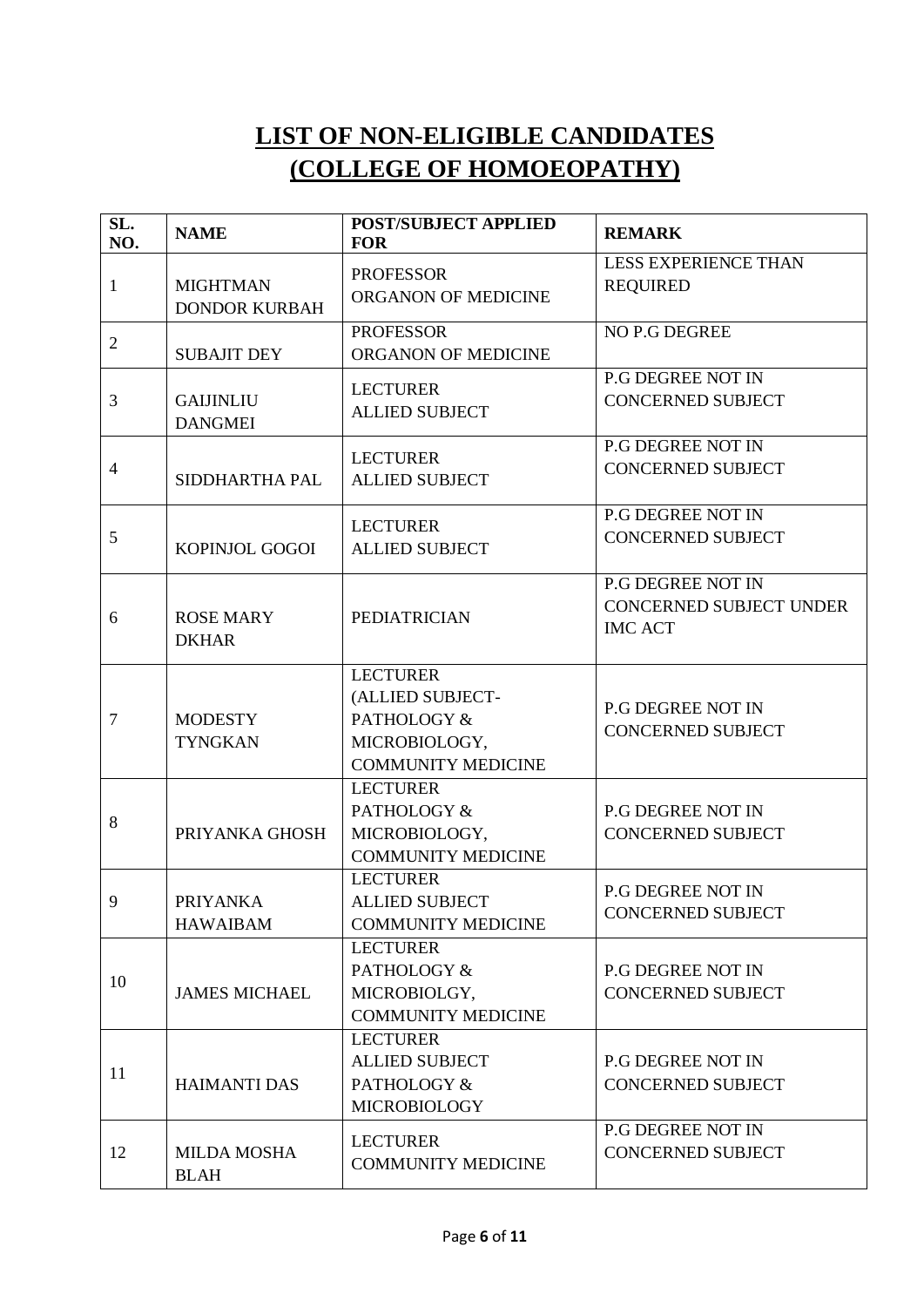| 13 | <b>R SATISH KUMAR</b><br><b>BILUGUDI</b>            | <b>LECTURER</b><br><b>ALLIED SUBJECT</b><br>PATHOLOGY &<br><b>MICROBIOLOGY</b>       | P.G DEGREE NOT IN<br><b>CONCERNED SUBJECT</b>        |
|----|-----------------------------------------------------|--------------------------------------------------------------------------------------|------------------------------------------------------|
| 14 | <b>CARASAPHI</b><br><b>LYNGDOH</b>                  | <b>LECTURER</b><br><b>ALLIED SUBJECT</b><br>PATHOLOGY &<br><b>MICROBIOLOGY</b>       | <b>P.G DEGREE NOT IN</b><br><b>CONCERNED SUBJECT</b> |
| 15 | <b>TRUPTIDA</b><br><b>TANUBALLAHARI</b>             | <b>LECTURER</b><br>PATHOLOGY &<br>MICROBIOLOGY,<br><b>COMMUNITY MEDICINE</b>         | P.G DEGREE NOT IN<br><b>CONCERNED SUBJECT</b>        |
| 16 | <b>TANI MIGOM PEGU</b>                              | <b>LECTURER</b><br>PATHOLOGY &<br>MICROBIOLOGY,<br><b>COMMUNITY MEDICINE</b>         | <b>P.G DEGREE NOT IN</b><br><b>CONCERNED SUBJECT</b> |
| 17 | <b>IADARIBAMON</b><br><b>MAWTHOH</b>                | <b>LECTURER</b><br><b>COMMUNITY MEDICINE</b>                                         | P.G DEGREE NOT IN<br><b>CONCERNED SUBJECT</b>        |
| 18 | <b>VIPIN KUMAR</b><br><b>SHARMA</b>                 | <b>READERPHYSIOLOGY</b>                                                              | P.G DEGREE NOT IN<br><b>CONCERNED SUBJECT</b>        |
| 19 | <b>ARCHANAK</b>                                     | <b>LECTURER</b><br><b>ALLIED SUBJECT</b><br><b>COMMMUNITY MEDICINE</b>               | <b>P.G DEGREE NOT IN</b><br><b>CONCERNED SUBJECT</b> |
| 20 | R SATISH KUMAR<br><b>BILUGUDI</b>                   | <b>READER</b><br><b>ALLIED SUBJECT</b><br>PHYSIOLOGY                                 | <b>P.G DEGREE NOT IN</b><br><b>CONCERNED SUBJECT</b> |
| 22 | <b>MRIDUPABAN</b><br><b>DUTTA</b>                   | PROFESSOR(ORGANON OF<br><b>MEDICINE</b> )                                            | <b>P.G DEGREE NOT IN</b><br><b>CONCERNED SUBJECT</b> |
| 23 | <b>R.SATISH KUMAR</b><br><b>BILIGUDI</b>            | PROFESSOR(ORGANON OF<br><b>MEDICINE</b> )                                            | <b>EXPERIENCE IS LESS THAN</b><br><b>REQUIRED</b>    |
| 24 | <b>KAMEI</b><br><b>DIJINGLUNG</b><br><b>RONGMEI</b> | PROFESSOR(ORGANON OF<br><b>MEDICINE</b> )                                            | <b>LESS EXPERIENCE THAN</b><br><b>REQUIRED</b>       |
| 25 | <b>YANDAMURI</b><br>SURYANARAYANA                   | PROFESSOR(ORGANON OF<br><b>MEDICINE</b> )                                            | <b>LESS EXPERIENCE THAN</b><br><b>REQUIRED</b>       |
| 26 | <b>REDDY MALLESH</b>                                | LECTURER(COMMUNITY<br><b>MEDICINE</b> )                                              | P.G DEGREE NOT IN<br><b>CONCERNED SUBJECT</b>        |
| 27 | <b>PRIYANKA</b><br><b>DEBNATH</b>                   | LECTURER(COMMUNITY<br><b>MEDICINE</b> )<br>PROFESSOR(ORGANON OF<br><b>MEDICINE</b> ) | <b>P.G DEGREE NOT IN</b><br><b>CONCERNED SUBJECT</b> |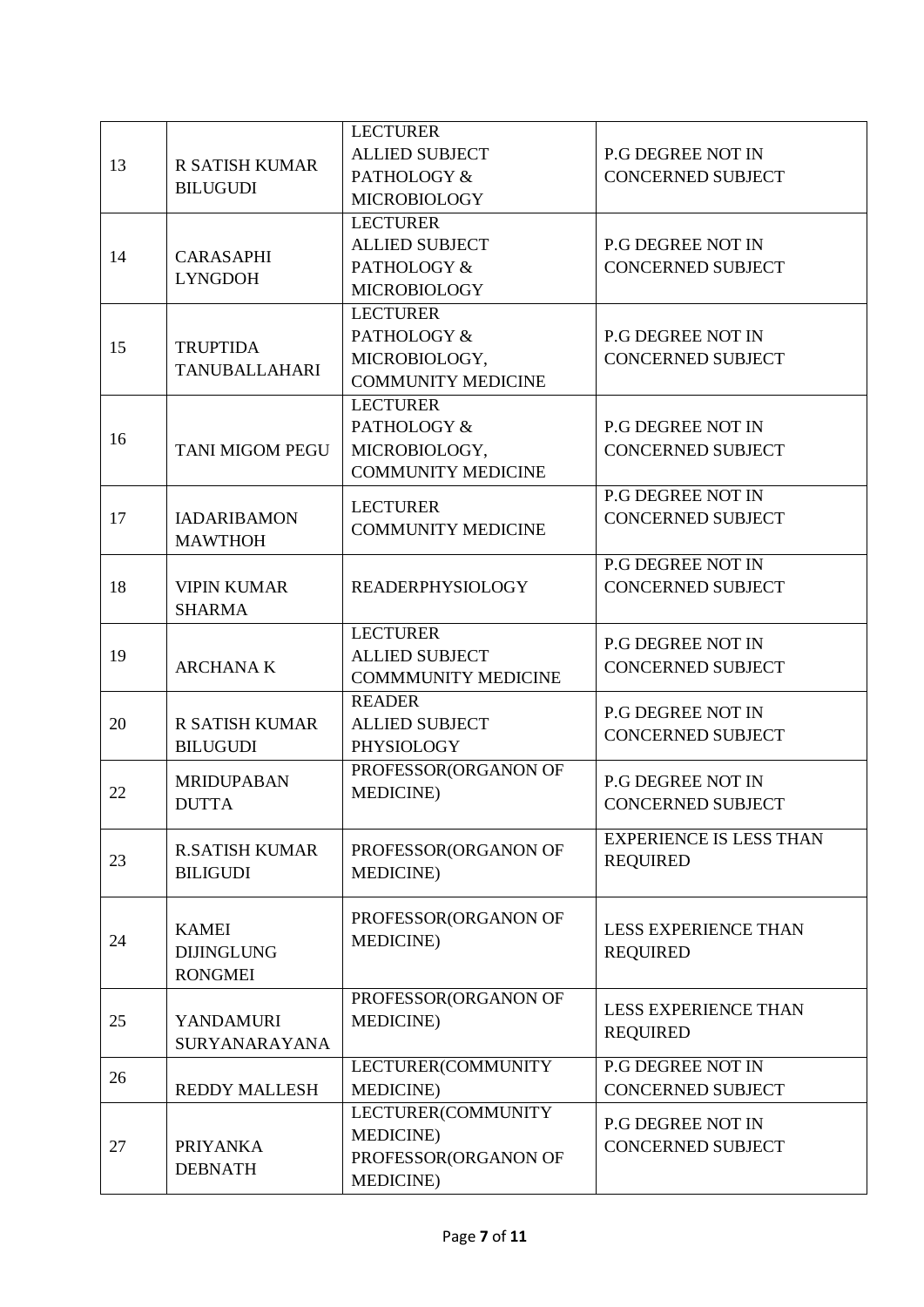| 28 | <b>R.SATISH KUMAR</b><br><b>BILUGUDI</b> | LECTURER(COMMUNITY<br><b>MEDICINE</b> )      | <b>P.G DEGREE NOT IN</b><br><b>CONCERNED SUBJECT</b> |
|----|------------------------------------------|----------------------------------------------|------------------------------------------------------|
| 29 | <b>GAURI DEVI</b>                        | LECTURER(COMMUNITY<br><b>MEDICINE</b> )      | <b>P.G DEGREE NOT IN</b><br><b>CONCERNED SUBJECT</b> |
| 30 | <b>SHWETHA BHAT</b>                      | PROFESSOR(ORGANON OF<br><b>MEDICINE</b> )    | <b>LESS EXPERIENCE THAN</b><br><b>REQUIRED</b>       |
| 31 | <b>AJAY</b><br><b>VISHWAKARMA</b>        | READER(ALLIED SUBJECT)                       | <b>P.G DEGREE NOT IN</b><br><b>CONCERNED SUBJECT</b> |
| 32 | <b>SUJEET LAL</b>                        | LECTURER(PATHOLOGY,CO<br>MMUNITY MEDICINE)   | <b>P.G DEGREE NOT IN</b><br><b>CONCERNED SUBJECT</b> |
| 33 | <b>ABHINANDAN DAS</b>                    | LECTURER(COMMUNITY<br><b>MEDICINE</b> )      | <b>P.G DEGREE NOT IN</b><br><b>CONCERNED SUBJECT</b> |
| 34 | <b>TANIA</b><br><b>CHATTERJEE</b>        | LECTURER(ALLIED<br>SUBJECT)                  | P.G DEGREE NOT IN<br><b>CONCERNED SUBJECT</b>        |
| 35 | <b>AARON TOCHRI R.</b><br><b>MARAK</b>   | READER/LECTURER(ALLIED<br>SUBJECT)           | <b>P.G DEGREE NOT IN</b><br><b>CONCERNED SUBJECT</b> |
| 36 | <b>JUTHIKA GOGOI</b>                     | PROFESSOR(PHYSIOLOGY,S<br>URGERY, OBS&GYNAE) | P.G DEGREE NOT IN<br><b>CONCERNED SUBJECT</b>        |
| 37 | <b>SHWETHA BHAT</b>                      | PROFESSOR(SURGERY)                           | P.G DEGREE NOT IN<br><b>CONCERNED SUBJECT</b>        |
| 38 | <b>SHWETHA BHAT</b>                      | READER(PHYSIOLOGY)                           | <b>P.G DEGREE NOT IN</b><br><b>CONCERNED SUBJECT</b> |
| 39 | LARIKUPAR A.<br><b>RAPTHAP</b>           | PROFESSOR(PHYSIOLOGY)                        | <b>P.G DEGREE NOT IN</b><br><b>CONCERNED SUBJECT</b> |
| 40 | LARIKUPAR A.<br><b>RAPTHAP</b>           | READER(PHYSIOLOGY)                           | <b>P.G DEGREE NOT IN</b><br><b>CONCERNED SUBJECT</b> |
| 41 | <b>REDDY MALLESH</b>                     | LECTURER(PATHOLOGY, MIC<br>ROBIOLOGY)        | P.G DEGREE NOT IN<br><b>CONCERNED SUBJECT</b>        |
| 42 | <b>ABHINANDAN DAS</b>                    | LECTURER(PATHOLOGY, MIC<br>ROBIOLOGY)        | <b>P.G DEGREE NOT IN</b><br><b>CONCERNED SUBJECT</b> |
| 43 | <b>REDDY MALLESH</b>                     | LECTURER(PATHOLOGY, MIC<br>ROBIOLOGY)        | <b>P.G DEGREE NOT IN</b><br><b>CONCERNED SUBJECT</b> |
| 44 | LARIKUPAR A.<br><b>RAPTHAP</b>           | LECTURER(PATHOLOGY, MIC<br>ROBIOLOGY)        | P.G DEGREE NOT IN<br><b>CONCERNED SUBJECT</b>        |
| 45 | <b>ARPIT</b><br><b>SRIVASTAVA</b>        | READER(SURGERY)                              | P.G DEGREE NOT IN<br><b>CONCERNED SUBJECT</b>        |
| 46 | <b>ARPIT</b><br><b>SRIVASTAVA</b>        | <b>READER - ALLIED</b><br>SUBJECT(SURGERY)   | P.G DEGREE NOT IN<br><b>CONCERNED SUBJECT</b>        |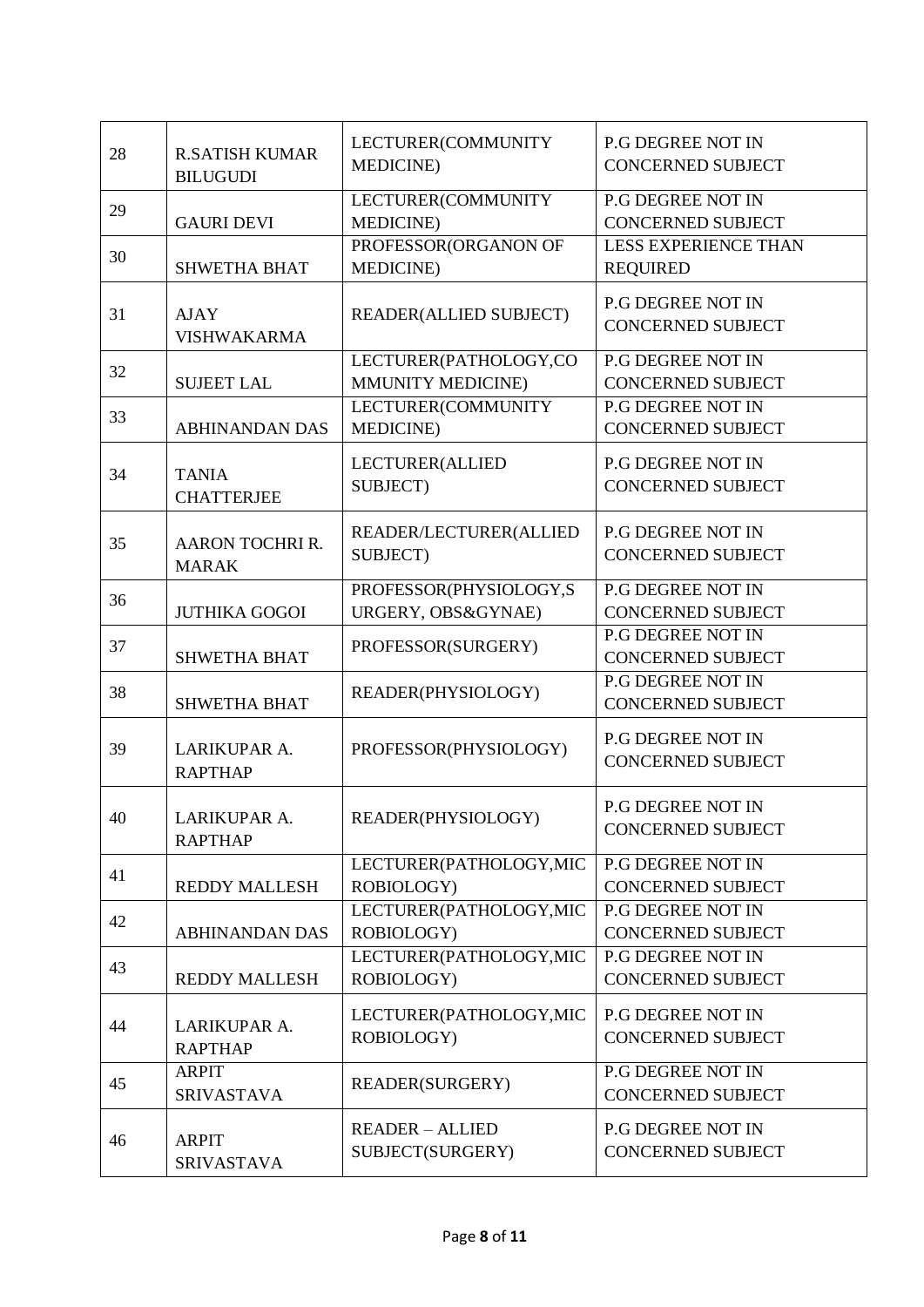| 47 | DR. SHWETHA<br><b>BHAT</b>                              | <b>PROFESSOR - ALLIED</b><br>SUBJECT(SURGERY)                                  | <b>P.G DEGREE NOT IN</b><br><b>CONCERNED SUBJECT</b> |
|----|---------------------------------------------------------|--------------------------------------------------------------------------------|------------------------------------------------------|
| 48 | <b>SHWETHA BHAT</b>                                     | <b>READER - ALLIED</b><br>SUBJECT(SURGERY)                                     | <b>P.G DEGREE NOT IN</b><br><b>CONCERNED SUBJECT</b> |
| 49 | <b>CARASAPHI</b><br><b>LYNGDOH</b>                      | READER(SURGERY)                                                                | P.G DEGREE NOT IN<br><b>CONCERNED SUBJECT</b>        |
| 50 | <b>CARASAPHI</b><br><b>LYNGDOH</b>                      | <b>READER - ALLIED</b><br>SUBJECT(SURGERY)                                     | <b>P.G DEGREE NOT IN</b><br><b>CONCERNED SUBJECT</b> |
| 51 | <b>SHWETHA BHAT</b>                                     | <b>READER - ALLIED</b><br>SUBJECT(SURGERY)                                     | <b>P.G DEGREE NOT IN</b><br><b>CONCERNED SUBJECT</b> |
| 52 | <b>R.SATISH KUMAR</b><br><b>BILIGUDI</b>                | <b>READER - ALLIED</b><br>SUBJECT(SURGERY)                                     | <b>P.G DEGREE NOT IN</b><br><b>CONCERNED SUBJECT</b> |
| 53 | <b>SHWETHA BHAT</b>                                     | <b>READER - ALLIED</b><br>SUBJECT(OBS & GYNAE)                                 | <b>P.G DEGREE NOT IN</b><br><b>CONCERNED SUBJECT</b> |
| 54 | <b>ARUNASRI</b><br><b>CHAVALI</b>                       | PROFESSOR(OBS & GYNAE)                                                         | <b>P.G DEGREE NOT IN</b><br><b>CONCERNED SUBJECT</b> |
| 55 | LARIKUPAR A.<br><b>RAPTHAP</b>                          | READER(ANATOMY)                                                                | <b>P.G DEGREE NOT IN</b><br><b>CONCERNED SUBJECT</b> |
| 56 | <b>PARMAR GIRISH</b><br><b>KUMAR</b><br><b>MANUBHAI</b> | LECTURER(COMMUNITY<br>MEDICINE, PATHOLOGY&MI<br>CROBIOLOGY)                    | P.G DEGREE NOT IN<br><b>CONCERNED SUBJECT</b>        |
| 57 | <b>MRIDUPABAN</b><br><b>DUTTA</b>                       | <b>READER(ALLIED SUBJECTS)</b>                                                 | <b>P.G DEGREE NOT IN</b><br><b>CONCERNED SUBJECT</b> |
| 58 | <b>DEEPJYOTI</b><br><b>BARMAN</b>                       | LECTURER(ALLIED<br><b>SUBJECT) NOT SPECIFIED</b>                               | <b>P.G DEGREE NOT IN</b><br><b>CONCERNED SUBJECT</b> |
| 59 | <b>SHWETA BHAT</b>                                      | <b>LECTURER</b><br><b>ALLIED SUBJECT</b><br><b>OBS &amp; GYNAE</b>             | <b>P.G DEGREE NOT IN</b><br><b>CONCERNED SUBJECT</b> |
| 60 | <b>LARIKUPAR A</b><br><b>RAPTHAP</b>                    | <b>PROFESSOR</b><br><b>OBS &amp; GYNAE</b>                                     | <b>P.G DEGREE NOT IN</b><br><b>CONCERNED SUBJECT</b> |
| 61 | UGUSTINE LAMIN<br>KA-OT                                 | <b>LECTURER</b><br>PATHOLOGY &<br><b>MICROBIOLOGY</b>                          | <b>P.G DEGREE NOT IN</b><br><b>CONCERNED SUBJECT</b> |
| 62 | <b>IADARIBAMON</b><br><b>MAWTHOH</b>                    | <b>LECTURER</b><br>PATHOLOGY &<br><b>MICROBIOLOGY</b>                          | P.G DEGREE NOT IN<br><b>CONCERNED SUBJECT</b>        |
| 63 | <b>PRIYANKA</b><br><b>HAWAIBAM</b>                      | <b>LECTURER</b><br><b>ALLIED SUBJECT</b><br>PATHOLOGY &<br><b>MICROBIOLOGY</b> | <b>P.G DEGREE NOT IN</b><br><b>CONCERNED SUBJECT</b> |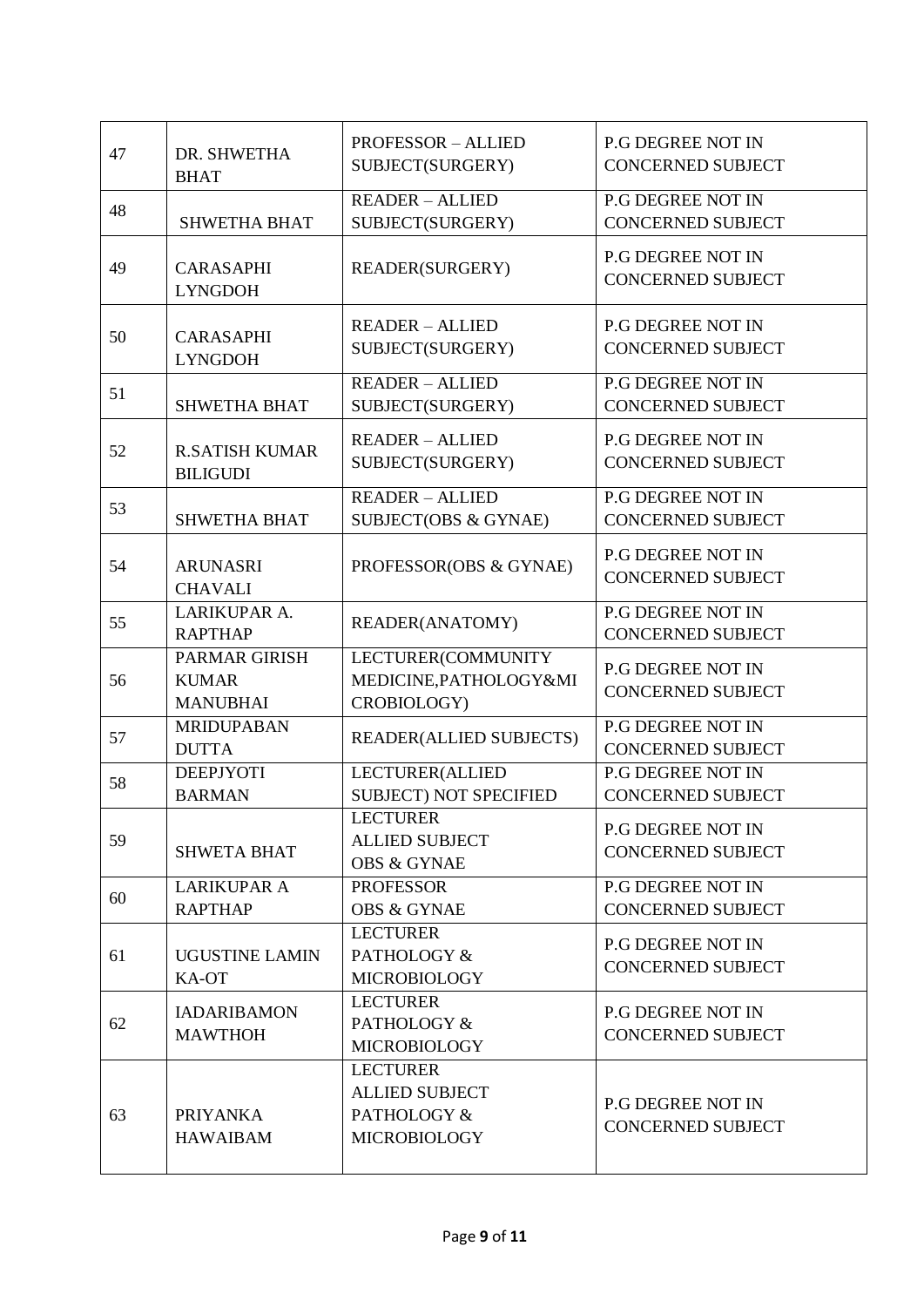|    |                                          | <b>LECTURER</b><br>PATHOLOGY &                                        | P.G DEGREE NOT IN                                    |
|----|------------------------------------------|-----------------------------------------------------------------------|------------------------------------------------------|
| 64 | <b>RANJITA GUPTA</b>                     | <b>MICROBIOLOGY</b>                                                   | <b>CONCERNED SUBJECT</b>                             |
| 65 | <b>DASHUWA</b><br><b>LANGBANG</b>        | <b>LECTURER</b><br>PATHOLOGY &<br><b>MICROBIOLOGY</b>                 | <b>P.G DEGREE NOT IN</b><br><b>CONCERNED SUBJECT</b> |
| 66 | <b>A VINCER GEORGE</b>                   | <b>ASSOCIATE PROFESSOR</b><br><b>PHYSIOLOGY</b>                       | <b>P.G DEGREE NOT IN</b><br><b>CONCERNED SUBJECT</b> |
| 67 | <b>WANKUPAR</b><br><b>WANKHAR</b>        | <b>REAEDER</b><br><b>ALLIED SUBJECT</b><br><b>PHYSIOLOGY</b>          | <b>P.G DEGREE NOT IN</b><br><b>CONCERNED SUBJECT</b> |
| 68 | <b>MODESTY</b><br><b>TYNGKAN</b>         | <b>READER</b><br>PHYSIOLOGY                                           | <b>P.G DEGREE NOT IN</b><br><b>CONCERNED SUBJECT</b> |
| 69 | <b>LARIKUPAR A</b><br><b>RAPTHAP</b>     | <b>PROFESSOR</b><br><b>SURGERY</b>                                    | <b>P.G DEGREE NOT IN</b><br><b>CONCERNED SUBJECT</b> |
| 70 | <b>LARIKUPAR A</b><br><b>RAPTHAP</b>     | <b>PROFESSOR</b><br><b>ALLIED</b><br><b>SURGERY</b>                   | <b>P.G DEGREE NOT IN</b><br><b>CONCERNED SUBJECT</b> |
| 71 | <b>CARASAPHI</b><br><b>LYNGDOH</b>       | <b>LECTURER</b><br><b>ALLIED SUBJECT</b><br><b>COMMUNITY MEDICINE</b> | <b>P.G DEGREE NOT IN</b><br><b>CONCERNED SUBJECT</b> |
| 72 | <b>ABHISHEK</b>                          | <b>LECTURER</b><br><b>COMMUNITY MEDICINE</b>                          | <b>P.G DEGREE NOT IN</b><br><b>CONCERNED SUBJECT</b> |
| 73 | <b>BISWAJIT</b><br><b>MUKHERJEEE</b>     | <b>LECTURER</b><br><b>COMMUNITY MEDICINE</b>                          | P.G DEGREE NOT IN<br><b>CONCERNED SUBJECT</b>        |
| 74 | <b>MRIDUPABAN</b><br><b>DUTTA</b>        | <b>PROFESSOR</b><br><b>ALLIED SUBJECT</b>                             | <b>P.G DEGREE NOT IN</b><br><b>CONCERNED SUBJECT</b> |
| 75 | SHEFALIKA SINGH                          | <b>LECTURER</b><br><b>ALLIED SUBJECT</b>                              | <b>P.G DEGREE NOT IN</b><br><b>CONCERNED SUBJECT</b> |
| 76 | <b>R.SATISH KUMAR</b><br><b>BILIGUDI</b> | <b>READER</b><br><b>ALLIED SUBJECT</b><br><b>ANATOMY</b>              | P.G DEGREE NOT IN<br><b>CONCERNED SUBJECT</b>        |
| 77 | <b>CARASAPHI</b><br><b>LYNGDOH</b>       | <b>RAEDER</b><br><b>ALLIED SUBJECT</b><br><b>MATERIA MEDICA</b>       | <b>P.G DEGREE NOT IN</b><br><b>CONCERNED SUBJECT</b> |
| 78 | <b>CARASAPHI</b><br><b>LYNGDOH</b>       | <b>RAEDER</b><br><b>ALLIED SUBJECT</b><br><b>OBS &amp; GYNAE</b>      | P.G DEGREE NOT IN<br><b>CONCERNED SUBJECT</b>        |